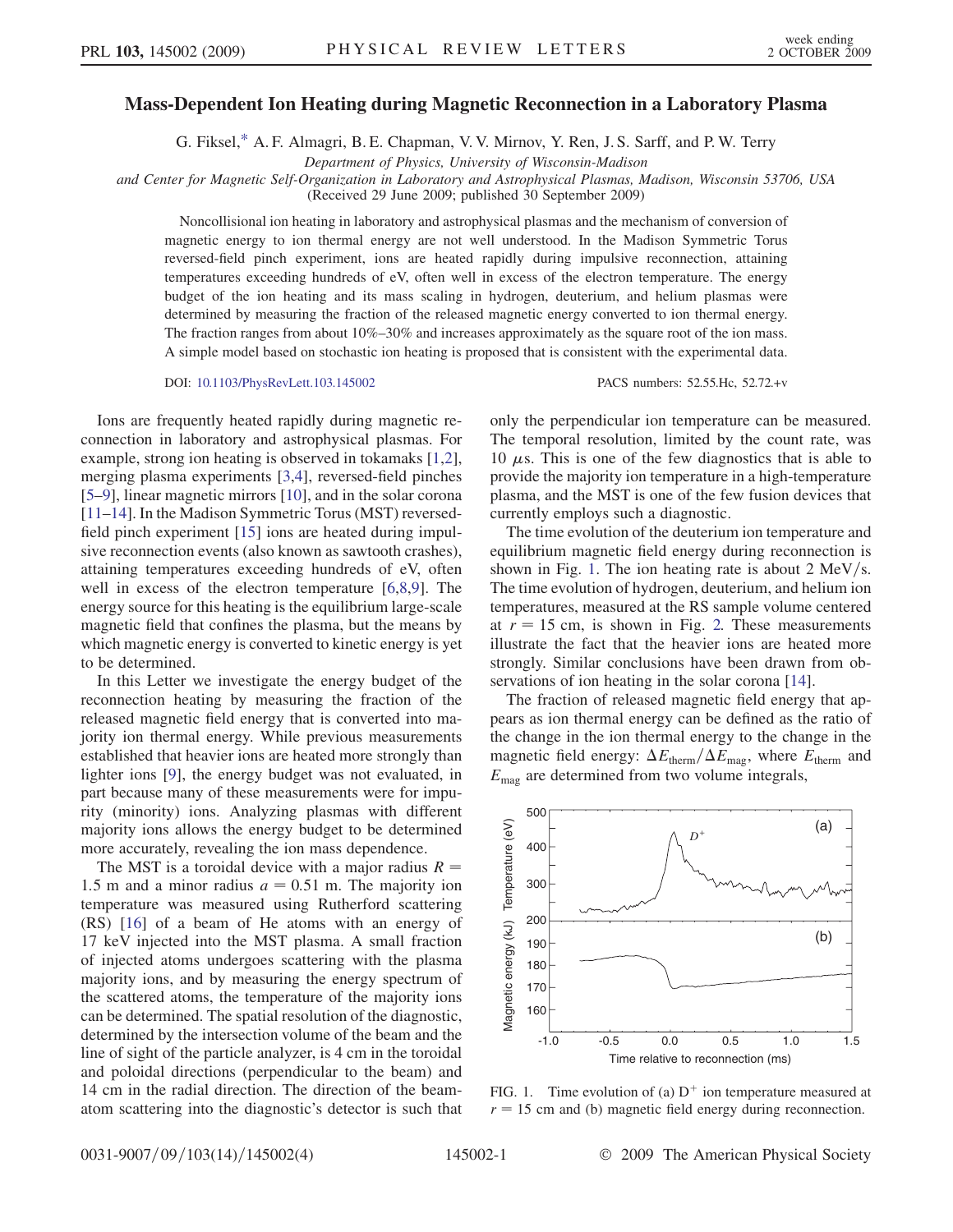<span id="page-1-0"></span>

FIG. 2 (color online). Comparison of reconnection heating in hydrogen, deuterium, and helium plasmas. The ion temperatures are measured at  $r = 15$  cm.

$$
E_{\text{therm}} = \int \frac{3}{2} k T_i \frac{n_e}{Z_i} dV, \qquad E_{\text{mag}} = \int \frac{B^2}{2\mu_0} dV. \tag{1}
$$

The magnetic field energy was calculated using equilibrium field reconstructions which take into account the plasma current and pressure, and the magnetic field at the plasma boundary. The plasma electron density profile  $n_e(r)$ was measured using an 11-chord interferometer [\[17\]](#page-3-14), and the majority ion density was calculated as  $n_i = n_e/Z_i$ , where  $Z_i$  is the ion charge. The electron temperature, measured with Thomson scattering, was hundreds of eV, so the ions under examination are fully stripped of electrons. To measure the ion temperature profile the sample volume of the RS analyzer was moved radially between discharges. Although the RS radial resolution is fairly coarse, the ion thermal energy is well measured, because the ion temperature profile tends to be flat [\[9](#page-3-6)].

The mass dependence of the fractional energy transfer is shown in Fig. [3.](#page-1-1) The least- $\chi^2$  fit (shown with a continuous line) is close to  $\propto M_i^{1/2}$ , and the dependence on the density,

<span id="page-1-1"></span>

FIG. 3 (color online). Fraction of magnetic energy thermalized into ions  $\Delta E_{\text{therm}}/\Delta E_{\text{mag}}$  for H<sup>+</sup>, D<sup>+</sup>, and He<sup>2+</sup> ions. Different<br>data points at the same mass correspond to different plasma data points at the same mass correspond to different plasma densities in a range  $(0.8-1.4) \times 10^{19}$  m<sup>-3</sup>.

which is shown as different data points at the same mass, is weak. Although the data on the ion charge dependence are very limited (only  $H^+$ ,  $D^+$ , and  $He^{2+}$  are available), it appears to be weak as well. Ion energy losses and temperature isotropization during the heating burst do not significantly affect the result, because the heating rate is much faster than these processes. For example, the equilibration time between  $T_{\perp}$  and  $T_{\parallel}$  is 4 ms for 200 eV D<sup>+</sup> ions. The impact of these effects can be estimated from the temperature decay after the reconnection at relative time  $t > 0$ . Inclusion of the loss rate, based on this estimate, changes the mass dependence from  $M_i^{0.52}$  to  $M_i^{0.54}$ .

There are a number of mechanisms proposed to explain noncollisional ion heating, but there has been no satisfactory explanation consistent with all the experimental observations. For example, the viscous damping of tearing flows [[18](#page-3-15)] requires a highly sheared fast ion flow that has not been observed in experiments. Ion heating via ion-cyclotron damping of an Alfvénic cascade [[19](#page-3-16)] can be effective in principle, but it depends strongly on the charge, mass, density (collisionality), and also the fluctuation amplitude, which can be small at the ion-cyclotron range of the power spectrum. Stochastic ion heating, considered in [\[20\]](#page-3-17), relies on polarization drift to traverse ions across a short-wavelength region of electrostatic-drift-Alfvén fluctuations. This effect is estimated to be small in the MST.

A simple model of stochastic ion heating is suggested here that accounts for the fast rate of ion heating, the mass dependence, as well as other previously measured data relevant to ion heating. We propose that a large cross-field radial transport of ions through a strong fluctuating radial electric field causes fast random changes in the ion perpendicular  $E \times B$  drift velocity, which results in perpendicular heating. The cross-field radial transport is caused by magnetic stochasticity generated by multiple tearing instabilities that attain especially large amplitudes during the fast reconnection events.

Suppose that there is a fluctuating radial electric field with an amplitude  $E_r$ , which creates a perpendicular drift velocity  $v_E = E_r/B_0$ , where  $B_0$  is the large-scale mean magnetic field (assumed uniform for simplicity). Consider that the electric field has a fine radial structure with a radial correlation length  $\delta_r$ . Consider also that an ion experiences radial cross-field excursions due to wandering stochastic magnetic field lines. Then the drift velocity will be randomly changing with an average time step  $\tau$ , which can be estimated as the time it takes an ion to traverse the radial correlation length  $\delta_r$ . For example, if the cross-field ion motion is diffusive, characterized by a diffusion coefficient  $D_{\perp}$ , then the decorrelation time can be estimated as  $\tau \approx \delta_r^2/D_\perp$ . The perpendicular velocity diffusion coefficient can be estimated as  $D_v = v_E^2 / \tau$  and, applying the standard random walk arguments, the time evolution of the perpendicular energy is  $M_i v_\perp^2 / 2 \approx M_i D_v t / 2 = M_i v_\perp^2 t / 2 \pi$  where M, is the ion mass Combining the above  $M_i v_E^2 t/2\tau$ , where  $M_i$  is the ion mass. Combining the above<br>equations, one can write an estimate for the perpendicular equations, one can write an estimate for the perpendicular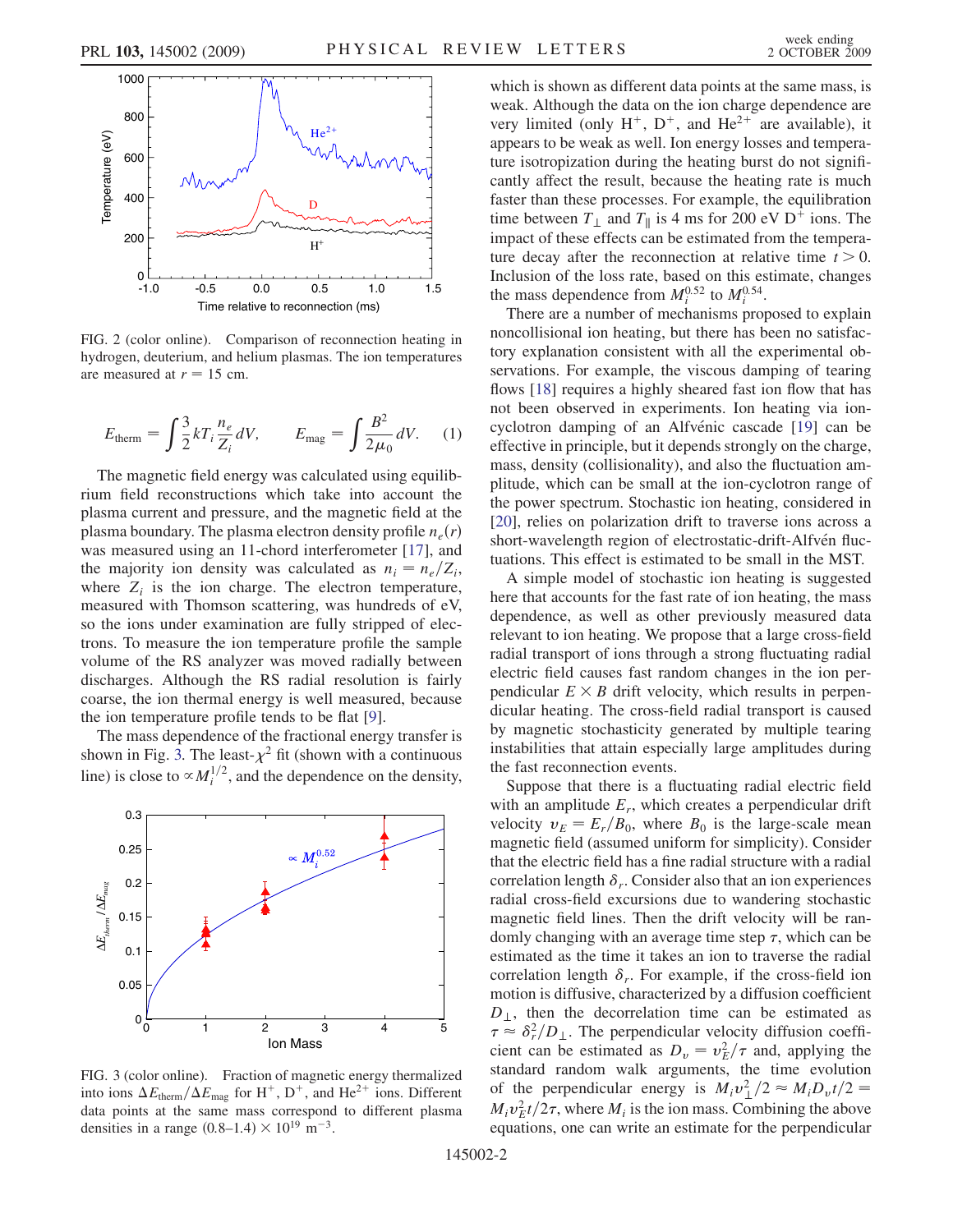<span id="page-2-1"></span>heating rate:

$$
\gamma_{\epsilon} = \frac{1}{v_{Ti}^2} \frac{\partial v_{\perp}^2}{\partial t} = \frac{E_r^2 D_{\perp}}{\delta_r^2 B_0^2 v_{Ti}^2},\tag{2}
$$

where  $v_{Ti}$  is the ion thermal velocity (10<sup>5</sup> m/s for a 200 eV  $D^+$  ion).

Measurements of power spectra and two-point spatial correlation measurements of electrostatic fluctuations in MST, made with electrostatic Langmuir probes at  $r =$ 40 cm, have shown that the amplitude of the potential fluctuation is high  $\tilde{\varphi} \approx 60 \text{ V} (e\tilde{\varphi}/T_e \sim 1)$ , and the radial electric field reaches  $F \approx 6 \text{ kV/m}$ . The nower spectrum electric field reaches  $E_r \approx 6 \text{ kV/m}$ . The power spectrum<br>is broad, with most of the fluctuation power contained in is broad, with most of the fluctuation power contained in the low-frequency range below 50 kHz; Fig. [4\(a\)](#page-2-0). The cross-coherence between two spatial points separated radially by 2 cm drops to the noise level at  $f \ge 5$  kHz as seen in Fig. [4\(b\)](#page-2-0). Therefore, at frequencies higher than 5 kHz electrostatic fluctuations have a radial correlation length less than 2 cm while still sustaining a significant power. The parallel and the perpendicular wavelengths are greater than the radial correlation length. These results are in a good agreement with previous measurements of electrostatic fluctuations in various reversed-field pinch devices [\[21–](#page-3-18)[24\]](#page-3-19). The plasma parameters for the experiment described in this Letter were chosen to match past experiments in order to use quantities previously measured in similar plasma conditions.

Finally, cross-field radial transport in the MST strongly increases during reconnection; measurement of the radial particle diffusion [\[25\]](#page-3-20) indicates that, at the peak of a sawtooth crash, the particle diffusion coefficient reaches  $D_{\perp} \approx 10^3 \text{ m}^2/\text{s}.$ <br>To estimate the

To estimate the perpendicular heating rate given by Eq. ([2\)](#page-2-1) assume  $E_r = 6 \times 10^3$  V/m,  $\delta_r = 0.03$  m,  $D_{\perp} =$  $10^3$  m<sup>2</sup>/s,  $v_{Ti} = 10^5$  m/s, and  $B_0 = 0.3$  T. This results in  $\gamma_{\epsilon} \approx 4 \times 10^4$  s<sup>-1</sup>, close to the value observed in MST ( $\sim 10^4$  s<sup>-1</sup>). Hence stochastic heating can be notentially  $(\sim 10^4 \text{ s}^{-1})$ . Hence, stochastic heating can be potentially



<span id="page-2-0"></span>FIG. 4. Electrostatic fluctuations in MST. (a) Power spectrum measured at 11 cm inside the plasma boundary. (b) Crosscoherence between two signals separated radially by 2 cm. The statistical noise level is indicated by a dashed line.

very strong, even after allowing for reasonable uncertainties of the parameters in Eq. [\(2\)](#page-2-1).

In order to further explore this mechanism and to evaluate the ion distribution function during stochastic heating, let us consider a simple model of particle motion in crossed electric and magnetic fields and simulate the effect of random cross-field motion by introducing a stochastic, time dependent phase of the radial electric field. Assume a uniform magnetic field  $B_0$  in the z direction and an electric field  $E$  in the  $x$  direction. The equations of motion of a test ion with a mass  $M_i$  and a charge  $q_i$  are

$$
M_i \frac{dv_x}{dt} = q_i E + q_i v_y B_0, \qquad M_i \frac{dv_y}{dt} = -q_i v_x B_0. \quad (3)
$$

To model the ion motion through a radial electrostatic field with a finite correlation length  $\delta_r$ , assume, for simplicity, that the electric field is constant in space and time, except that it changes its magnitude (and direction) at a random time series  $t = t_1, t_2, \ldots, t_i, \ldots$  according to  $E(t_i) = E_0 \cos(\phi_i)$ . The average time interval between the phase change events is chosen as  $\overline{t_{i+1} - t_i} = \tau$  $\delta_r^2 / D_{\perp} \approx 1 \mu s \ (\delta_r = 3 \text{ cm and } D_{\perp} = 10^3 \text{ m}^2/\text{s})$ , and<br>the phase is a random number uniformly distributed bethe phase is a random number uniformly distributed between  $-\pi$  and  $\pi$ . The electric field uniformity assumption is justified because the ion gyroradius is smaller than the spatial scales of the electrostatic fluctuations  $k_r \rho_{ci} < 1$ , and  $k_\perp \rho_{ci}$ ,  $k_\parallel \rho_{ci} \ll 1$ .

The calculated time dependence of the perpendicular temperature  $kT_{\perp} = \langle \varepsilon \rangle = \langle M_i (v_x^2 + v_y^2)/2 \rangle$  is shown in<br>Fig. 5(a) (triangles) for  $F_s = 6$  kV/m  $R_s = 0$  3 T  $M_s =$ Fig. [5\(a\)](#page-2-2) (triangles) for  $E_0 = 6 \text{ kV/m}, B_0 = 0.3 \text{ T}, M_i =$ 2. The brackets denote averaging over 10 000 particles launched with a zero initial perpendicular energy. The continuous line shows the theoretical expectation  $\langle \varepsilon_1 \rangle$  =  $M_i v_E^2 t/2\tau$ . The ion velocity distribution function is shown<br>in Fig. 5(b) and it is very well fit with a Gaussian distriin Fig. [5\(b\),](#page-2-2) and it is very well fit with a Gaussian distribution (shown in the continuous line). The fitted ion tem-



<span id="page-2-2"></span>FIG. 5 (color online). Stochastic simulation of perpendicular energy gain. (a)  $T_{\perp}$  versus time. Data points, simulation; continuous line, theory. (b) Ion energy distribution function at  $t =$ 0.1 ms. Continuous line, Gaussian fit with  $T_i = 401$  eV.